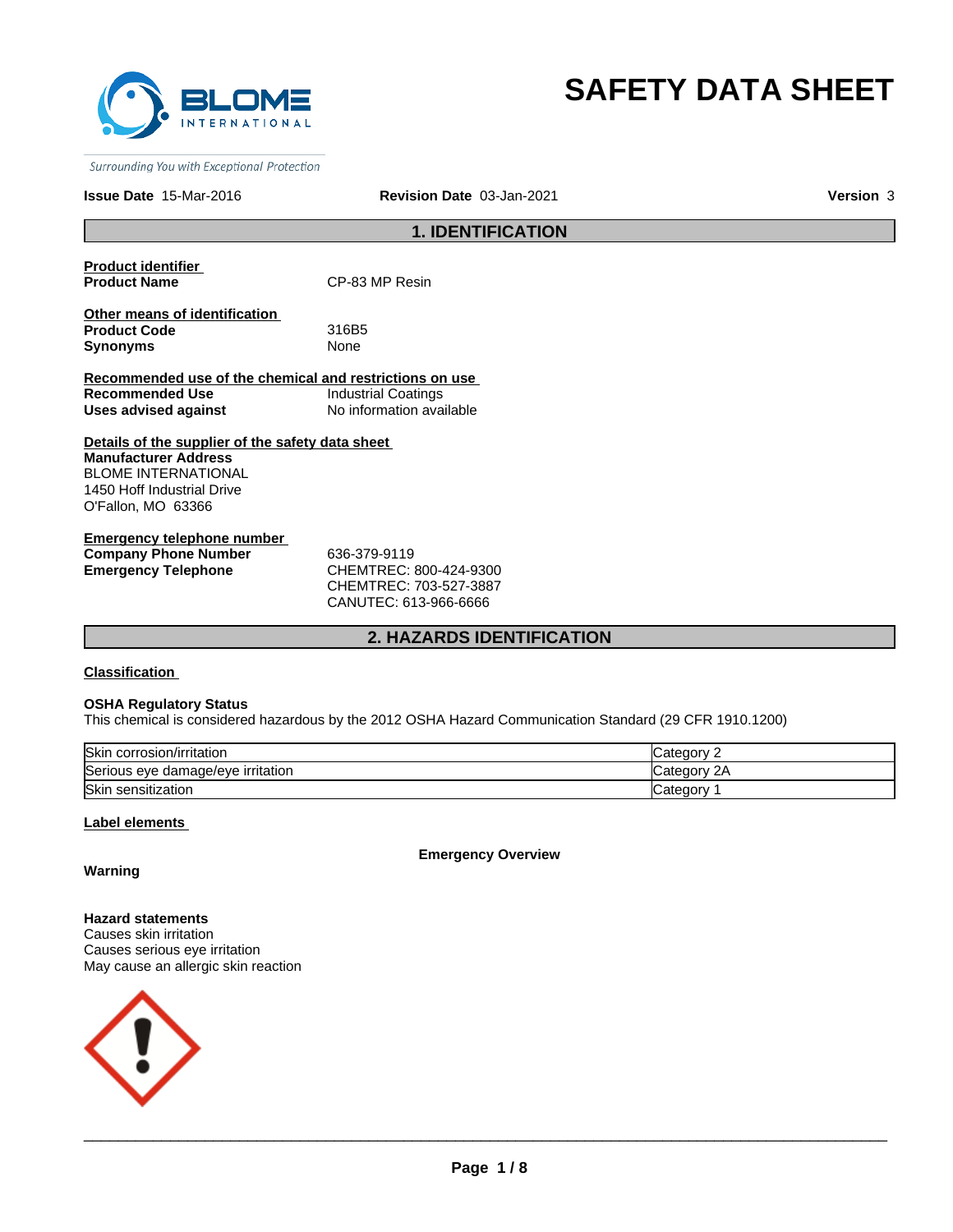#### **Appearance** viscous paste **Physical state** Solid **Odor** Slight sweet

 $\overline{\phantom{a}}$  ,  $\overline{\phantom{a}}$  ,  $\overline{\phantom{a}}$  ,  $\overline{\phantom{a}}$  ,  $\overline{\phantom{a}}$  ,  $\overline{\phantom{a}}$  ,  $\overline{\phantom{a}}$  ,  $\overline{\phantom{a}}$  ,  $\overline{\phantom{a}}$  ,  $\overline{\phantom{a}}$  ,  $\overline{\phantom{a}}$  ,  $\overline{\phantom{a}}$  ,  $\overline{\phantom{a}}$  ,  $\overline{\phantom{a}}$  ,  $\overline{\phantom{a}}$  ,  $\overline{\phantom{a}}$ 

## **Precautionary Statements - Prevention**

Wash face, hands and any exposed skin thoroughly after handling Wear protective gloves/protective clothing/eye protection/face protection Avoid breathing dust/fume/gas/mist/vapors/spray Contaminated work clothing should not be allowed out of the workplace

## **Precautionary Statements - Response**

IF IN EYES: Rinse cautiously with water for several minutes. Remove contact lenses, if present and easy to do. Continue rinsing If eye irritation persists: Get medical advice/attention IF ON SKIN: Wash with plenty of soap and water Take off contaminated clothing and wash before reuse If skin irritation or rash occurs: Get medical advice/attention

#### **Precautionary Statements - Disposal**

Dispose of contents/container to an approved waste disposal plant

## **Hazards not otherwise classified (HNOC)**

Not applicable

## **Other Information**

May be harmful if swallowed. Harmful to aquatic life with long lasting effects.

#### **Unknown acute toxicity**

0% of the mixture consists of ingredient(s) of unknown toxicity

## **3. COMPOSITION/INFORMATION ON INGREDIENTS**

#### **Substance**

Not applicable

#### **Mixture**

| <b>Chemical Name</b>                                | <b>CAS No</b> | Weight-%  |
|-----------------------------------------------------|---------------|-----------|
| Quartz *                                            | 14808-60-7    | $30 - 60$ |
| Bisphenol A-epichlorohydrin polymer *               | 25068-38-6    | $30 - 60$ |
| Phenol, polymer with formaldehyde, glycidyl ether * | 28064-14-4    | 3 - 7     |
| Silica, amorphous, precipitated and gel *           | 112926-00-8   | - 5       |
| Titanium dioxide *                                  | 13463-67-7    | - 5       |

\*The exact percentage (concentration) of composition has been withheld as a trade secret.

## **4. FIRST AID MEASURES**

### **Description of first aid measures**

| <b>General advice</b> | If symptoms persist, call a physician. Do not breathe dust/fume/gas/mist/vapors/spray. Do<br>not get in eyes, on skin, or on clothing.                                                                                  |
|-----------------------|-------------------------------------------------------------------------------------------------------------------------------------------------------------------------------------------------------------------------|
| Eye contact           | Immediately flush with plenty of water. After initial flushing, remove any contact lenses and<br>continue flushing for at least 15 minutes. Keep eye wide open while rinsing. If symptoms<br>persist, call a physician. |
| <b>Skin contact</b>   | Wash off immediately with plenty of water for at least 15 minutes. Wash contaminated<br>clothing before reuse. If skin irritation persists, call a physician.                                                           |
| <b>Inhalation</b>     | Remove to fresh air. If symptoms persist, call a physician.                                                                                                                                                             |
| Ingestion             | Rinse mouth. Drink plenty of water. Do not induce vomiting without medical advice. Never                                                                                                                                |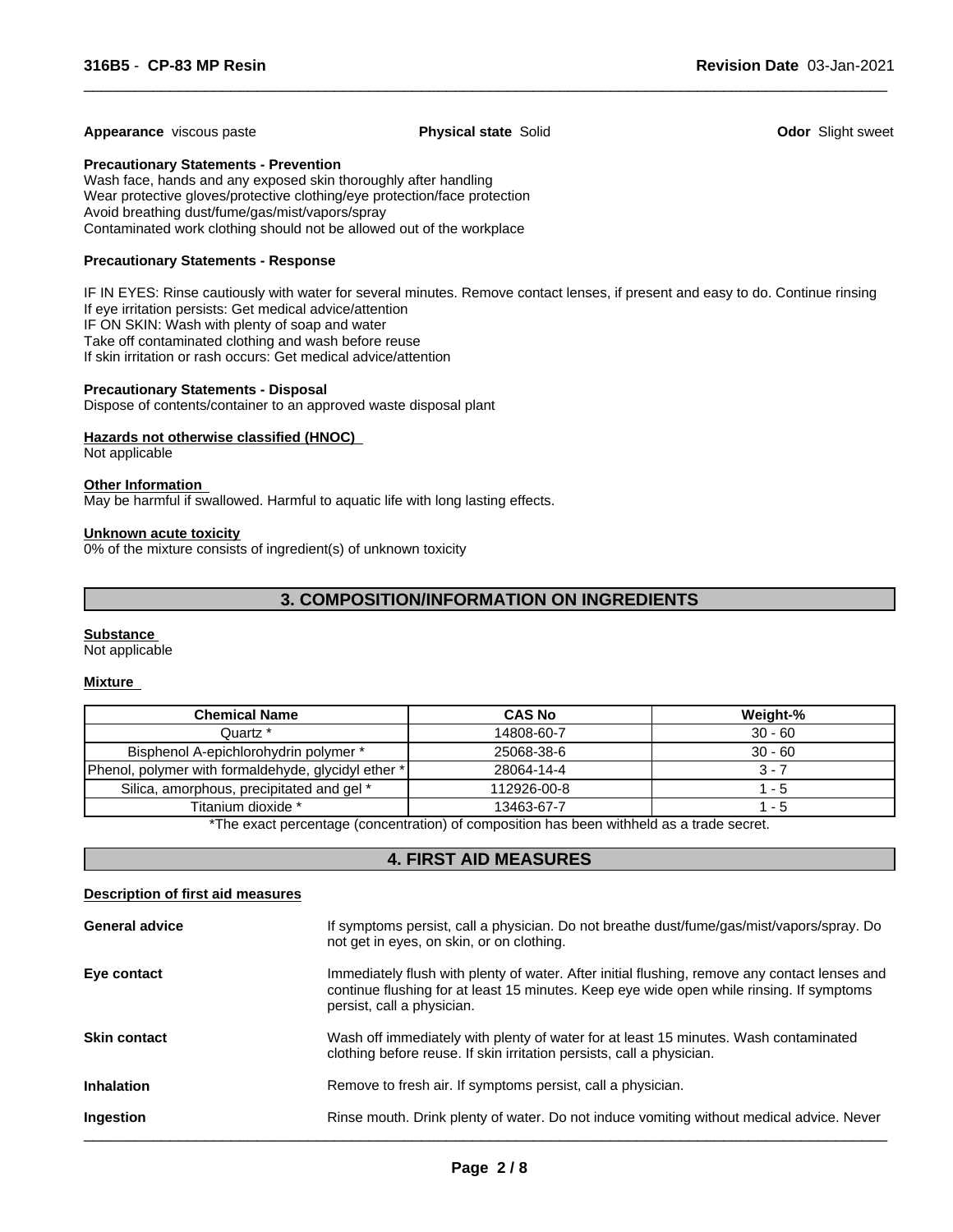give anything by mouth to an unconscious person. Call a physician or poison control center immediately. **Self-protection of the first aider** Use personal protective equipment as required. **Most important symptoms and effects, both acute and delayed Symptoms** May cause redness and tearing of the eyes. May cause skin irritation. Redness. **Indication of any immediate medical attention and special treatment needed Note to physicians** May cause sensitization in susceptible persons. Treat symptomatically. **5. FIRE-FIGHTING MEASURES**

 $\overline{\phantom{a}}$  ,  $\overline{\phantom{a}}$  ,  $\overline{\phantom{a}}$  ,  $\overline{\phantom{a}}$  ,  $\overline{\phantom{a}}$  ,  $\overline{\phantom{a}}$  ,  $\overline{\phantom{a}}$  ,  $\overline{\phantom{a}}$  ,  $\overline{\phantom{a}}$  ,  $\overline{\phantom{a}}$  ,  $\overline{\phantom{a}}$  ,  $\overline{\phantom{a}}$  ,  $\overline{\phantom{a}}$  ,  $\overline{\phantom{a}}$  ,  $\overline{\phantom{a}}$  ,  $\overline{\phantom{a}}$ 

## **Suitable extinguishing media**

Use extinguishing measures that are appropriate to local circumstances and the surrounding environment. Dry chemical, CO2, sand, earth, water spray or regular foam.

**Unsuitable extinguishing media** Do not use a solid water stream as it may scatter and spread fire.

## **Specific hazards arising from the chemical**

In the event of fire and/or explosion do not breathe fumes. May cause sensitization in susceptible persons. Thermal decomposition can lead to release of irritating and toxic gases and vapors.

#### **Explosion data Sensitivity to Mechanical Impact** None. **Sensitivity to Static Discharge** None.

#### **Protective equipment and precautions for firefighters**

As in any fire, wear self-contained breathing apparatus pressure-demand, MSHA/NIOSH (approved or equivalent) and full protective gear.

## **6. ACCIDENTAL RELEASE MEASURES**

#### **Personal precautions, protective equipment and emergency procedures**

| <b>Personal precautions</b>                          | Use personal protective equipment as required. Avoid contact with eyes and skin. Evacuate<br>personnel to safe areas. Keep people away from and upwind of spill/leak.                                                                                                               |
|------------------------------------------------------|-------------------------------------------------------------------------------------------------------------------------------------------------------------------------------------------------------------------------------------------------------------------------------------|
| <b>Environmental precautions</b>                     |                                                                                                                                                                                                                                                                                     |
| <b>Environmental precautions</b>                     | Prevent entry into waterways, sewers, basements or confined areas. Do not flush into<br>surface water or sanitary sewer system. Prevent further leakage or spillage if safe to do so.<br>Prevent product from entering drains.                                                      |
| Methods and material for containment and cleaning up |                                                                                                                                                                                                                                                                                     |
| <b>Methods for containment</b>                       | Prevent further leakage or spillage if safe to do so.                                                                                                                                                                                                                               |
| Methods for cleaning up                              | Use personal protective equipment as required. Dam up. Soak up with inert absorbent<br>material (e.g. sand, silica gel, acid binder, universal binder, sawdust). Take up<br>mechanically, placing in appropriate containers for disposal. Clean contaminated surface<br>thoroughly. |
|                                                      |                                                                                                                                                                                                                                                                                     |

## **7. HANDLING AND STORAGE**

**Precautions for safe handling**

| Advice on safe handling | Use personal protective equipment as required. Ensure adequate ventilation, especially in |
|-------------------------|-------------------------------------------------------------------------------------------|
|                         | confined areas. Use with local exhaust ventilation. Do not breathe                        |
|                         | dust/fume/gas/mist/vapors/spray.                                                          |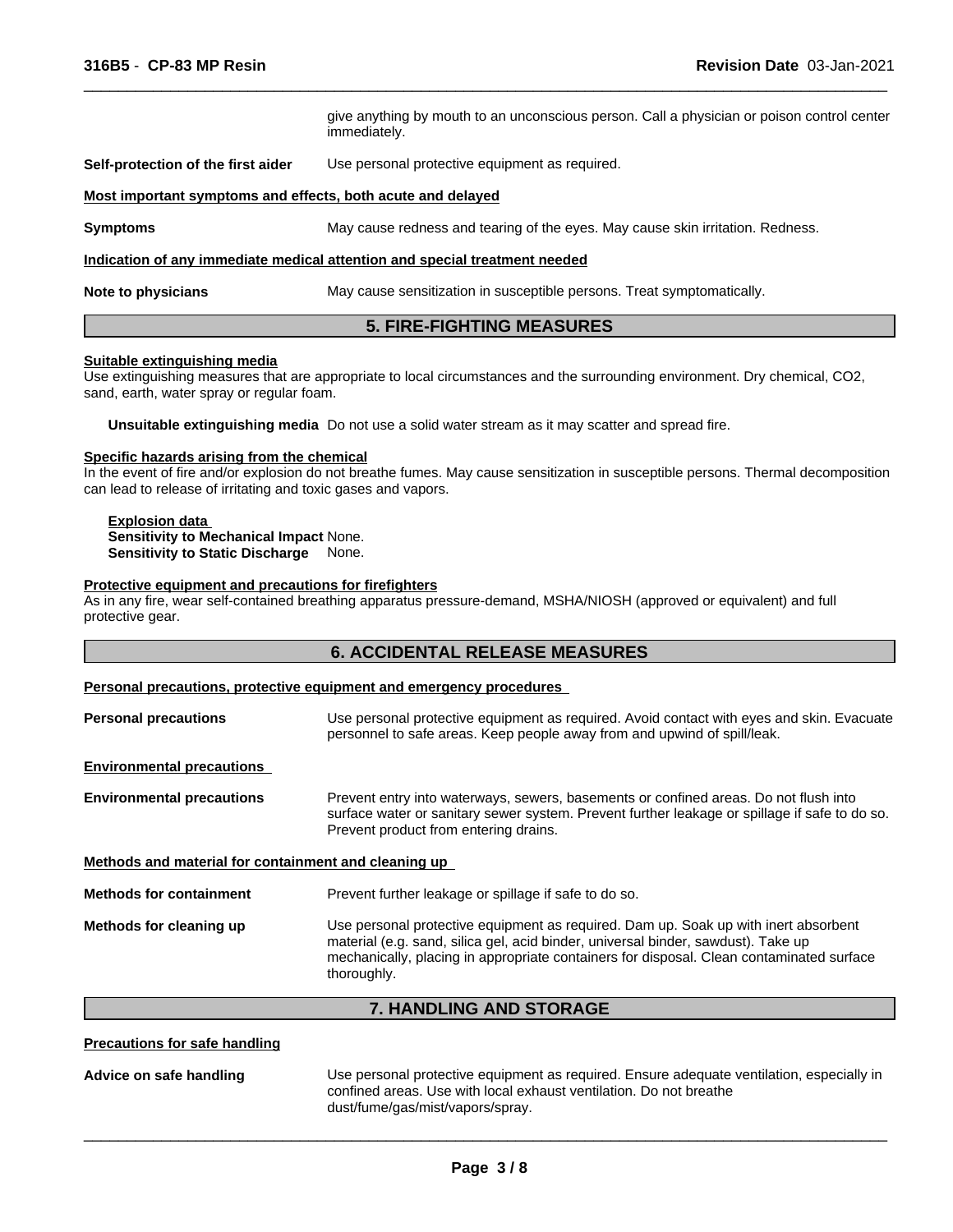## **Conditions for safe storage, including any incompatibilities**

**Storage Conditions** Keep out of the reach of children. Keep containers tightly closed in a cool, well-ventilated place. Keep in properly labeled containers.

**Incompatible materials** Strong oxidizing agents. Strong acids. Strong bases.

 $\overline{\phantom{a}}$  ,  $\overline{\phantom{a}}$  ,  $\overline{\phantom{a}}$  ,  $\overline{\phantom{a}}$  ,  $\overline{\phantom{a}}$  ,  $\overline{\phantom{a}}$  ,  $\overline{\phantom{a}}$  ,  $\overline{\phantom{a}}$  ,  $\overline{\phantom{a}}$  ,  $\overline{\phantom{a}}$  ,  $\overline{\phantom{a}}$  ,  $\overline{\phantom{a}}$  ,  $\overline{\phantom{a}}$  ,  $\overline{\phantom{a}}$  ,  $\overline{\phantom{a}}$  ,  $\overline{\phantom{a}}$ 

## **8. EXPOSURE CONTROLS/PERSONAL PROTECTION**

## **Control parameters**

#### **Exposure Guidelines** .

| <b>Chemical Name</b>                                      | <b>ACGIH TLV</b>                                              | <b>OSHA PEL</b>                                                                                                                                                                                                                                                                                                             | <b>NIOSH IDLH</b>                                                                                                                                        |
|-----------------------------------------------------------|---------------------------------------------------------------|-----------------------------------------------------------------------------------------------------------------------------------------------------------------------------------------------------------------------------------------------------------------------------------------------------------------------------|----------------------------------------------------------------------------------------------------------------------------------------------------------|
| Quartz<br>14808-60-7                                      | TWA: 0.025 mg/m <sup>3</sup> respirable<br>particulate matter | TWA: 50 $\mu$ g/m <sup>3</sup> TWA: 50 $\mu$ g/m <sup>3</sup><br>excludes construction work.<br>agricultural operations, and<br>exposures that result from the<br>processing of sorptive clays<br>$(250)/(%SiO2 + 5)$ mppcf TWA<br>respirable fraction<br>: $(10)/(%SiO2 + 2)$ mg/m <sup>3</sup> TWA<br>respirable fraction | IDLH: 50 $mg/m3$ respirable dust<br>TWA: $0.05$ mg/m <sup>3</sup> respirable dust                                                                        |
| Silica, amorphous, precipitated and<br>gel<br>112926-00-8 |                                                               | TWA: 20 mppcf<br>$(80)/(%$ SiO2) mg/m <sup>3</sup> TWA                                                                                                                                                                                                                                                                      |                                                                                                                                                          |
| Titanium dioxide<br>13463-67-7                            | TWA: $10 \text{ mg/m}^3$                                      | TWA: $15 \text{ mg/m}^3$ total dust                                                                                                                                                                                                                                                                                         | IDLH: 5000 mg/m <sup>3</sup><br>TWA: 2.4 mg/m <sup>3</sup> CIB 63 fine<br>TWA: 0.3 mg/m <sup>3</sup> CIB 63 ultrafine,<br>including engineered nanoscale |

*NIOSH IDLH Immediately Dangerous to Life or Health*

## **Appropriate engineering controls**

| <b>Engineering Controls</b> | Showers              |  |
|-----------------------------|----------------------|--|
|                             | Eyewash stations     |  |
|                             | Ventilation systems. |  |
|                             |                      |  |

## **Individual protection measures, such as personal protective equipment**

| <b>Eye/face protection</b>            | Wear safety glasses with side shields (or goggles).                                                                                                                                                                                                                                                                              |
|---------------------------------------|----------------------------------------------------------------------------------------------------------------------------------------------------------------------------------------------------------------------------------------------------------------------------------------------------------------------------------|
| Skin and body protection              | Wear protective gloves and protective clothing.                                                                                                                                                                                                                                                                                  |
| <b>Respiratory protection</b>         | If exposure limits are exceeded or irritation is experienced, NIOSH/MSHA approved<br>respiratory protection should be worn. Positive-pressure supplied air respirators may be<br>required for high airborne contaminant concentrations. Respiratory protection must be<br>provided in accordance with current local regulations. |
| <b>General Hygiene Considerations</b> | When using do not eat, drink or smoke. Wash contaminated clothing before reuse. Regular<br>cleaning of equipment, work area and clothing is recommended.                                                                                                                                                                         |

## **9. PHYSICAL AND CHEMICAL PROPERTIES**

## **Information on basic physical and chemical properties**

| <b>Physical state</b>          | Solid                    |                  |                          |
|--------------------------------|--------------------------|------------------|--------------------------|
| Appearance                     | viscous paste            | Odor             | Slight sweet             |
| Color                          | White pigmented          | Odor threshold   | No information available |
| <b>Property</b>                | Values                   | Remarks • Method |                          |
| pН                             | No information available |                  |                          |
| Melting point / freezing point | No information available |                  |                          |
| Boiling point / boiling range  | $> 200$ °C $/ > 292$ °F  |                  |                          |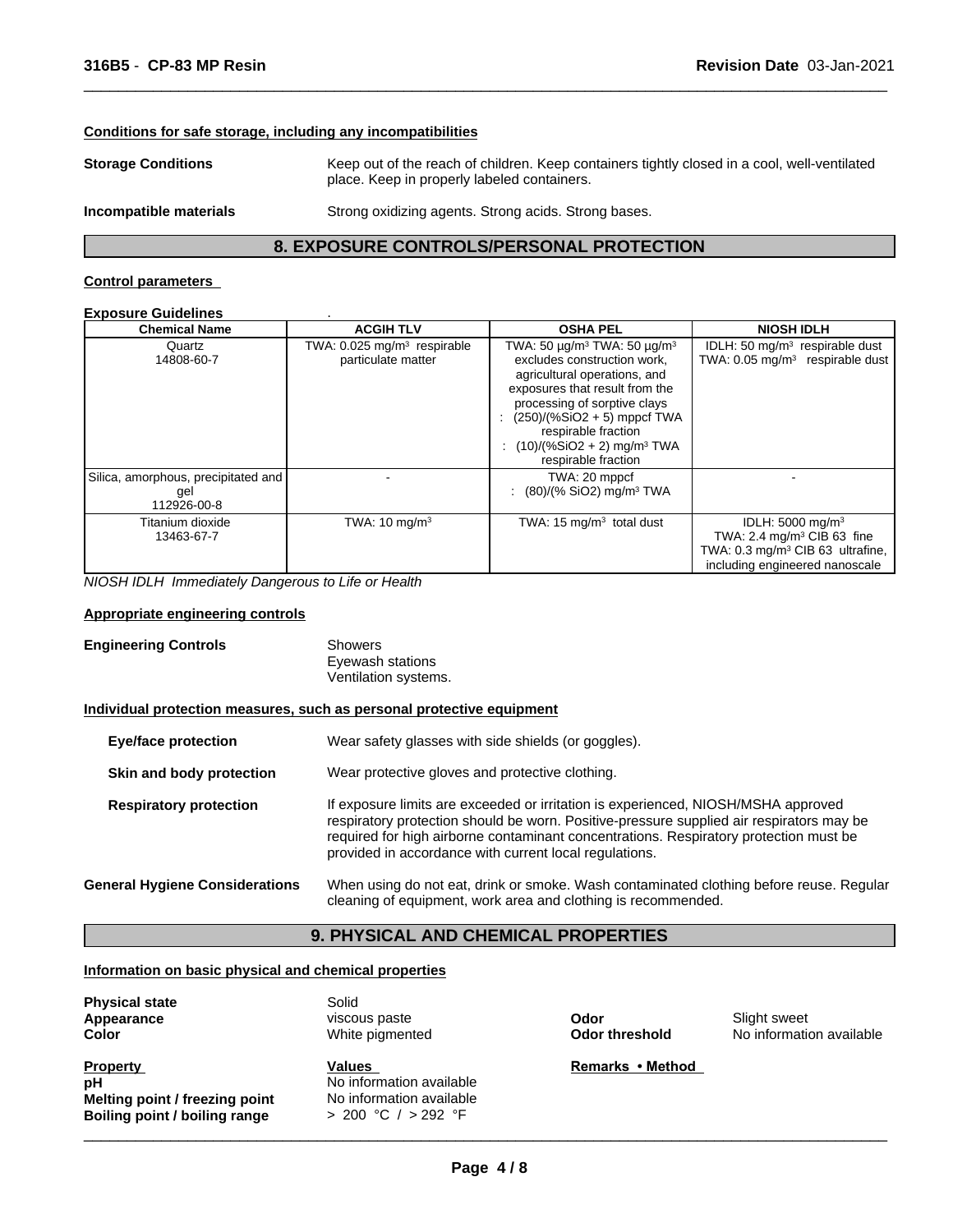| <b>Flash point</b>               | > 1  |
|----------------------------------|------|
| <b>Evaporation rate</b>          | No.  |
| <b>Flammability (solid, gas)</b> | No.  |
| <b>Flammability Limit in Air</b> |      |
| <b>Upper flammability limit:</b> | No i |
| Lower flammability limit:        | No i |
| Vapor pressure                   | No.  |
| Vapor density                    | No.  |
| <b>Relative density</b>          | 1.53 |
| <b>Water solubility</b>          | part |
| Solubility in other solvents     | No i |
| <b>Partition coefficient</b>     | No   |
| <b>Autoignition temperature</b>  | No.  |
| <b>Decomposition temperature</b> | No.  |
| <b>Kinematic viscosity</b>       | No.  |
| <b>Dynamic viscosity</b>         | No.  |
| <b>Explosive properties</b>      | Not  |
| <b>Oxidizing properties</b>      | Not  |

## **Other Information**

**VOC Content (%)** 0 g/L

**Not an explosive** Not applicable No information available **Flammability (solid, gas)** No information available **Relative density** 1.53 g/cm3 > 150 °C / > 302 °F partially soluble **No information available No information available Autoignition temperature** No information available **No information available No information available Kinematic viscosity** No information available **No information available No information available Lower flammability limit:** No information available **No information available** 

**Softening point** No information available **Molecular weight** No information available **Density** No information available **Bulk density** No information available

Pensky-Martens Closed Cup (PMCC)

**Revision Date** 03-Jan-2021

 $\overline{\phantom{a}}$  ,  $\overline{\phantom{a}}$  ,  $\overline{\phantom{a}}$  ,  $\overline{\phantom{a}}$  ,  $\overline{\phantom{a}}$  ,  $\overline{\phantom{a}}$  ,  $\overline{\phantom{a}}$  ,  $\overline{\phantom{a}}$  ,  $\overline{\phantom{a}}$  ,  $\overline{\phantom{a}}$  ,  $\overline{\phantom{a}}$  ,  $\overline{\phantom{a}}$  ,  $\overline{\phantom{a}}$  ,  $\overline{\phantom{a}}$  ,  $\overline{\phantom{a}}$  ,  $\overline{\phantom{a}}$ 

## **10. STABILITY AND REACTIVITY**

#### **Reactivity**  No data available

**Chemical stability** Stable under recommended storage conditions. **Possibility of Hazardous Reactions** None under normal processing. **Conditions to avoid** Elevated Temperature. Incompatible materials. **Incompatible materials** Strong oxidizing agents. Strong acids. Strong bases. **Hazardous Decomposition Products** Thermal decomposition can lead to release of irritating and toxic gases and vapors.

## **11. TOXICOLOGICAL INFORMATION**

## **Information on likely routes of exposure**

## **Product Information Inhalation** Based on available data, the classification criteria are not met. **Eye contact I**rritating to eyes. **Skin contact Irritating to skin. Repeated or prolonged skin contact may cause allergic reactions with** susceptible persons. **Ingestion** Based on available data, the classification criteria are not met.

| <b>Chemical Name</b>        | Oral LD50                | Dermal LD50 | <b>Inhalation LC50</b> |
|-----------------------------|--------------------------|-------------|------------------------|
| Bisphenol A-epichlorohydrin | ، Rat '<br>= 11400 mg/kg |             |                        |
| polymer                     |                          |             |                        |
| 25068-38-6                  |                          |             |                        |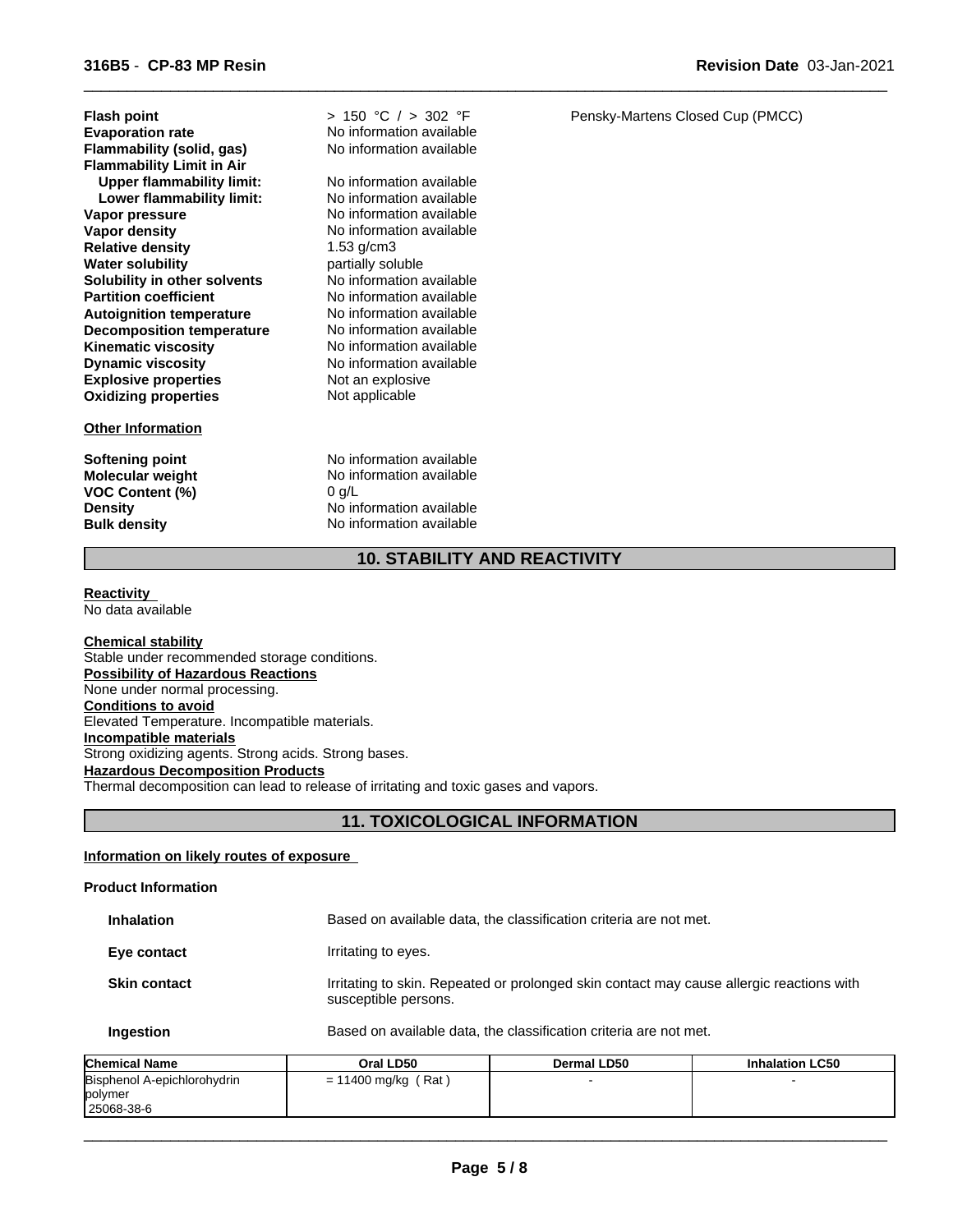| --<br>'I itaniun.<br>dioxide | Rat<br>nnnn<br>mg/kg<br>$\cdot$ $\cdot$<br>$\cdot$ |  |
|------------------------------|----------------------------------------------------|--|
| 113463-67-7                  |                                                    |  |

## **Information on toxicological effects**

**Symptoms** May cause skin irritation. May cause an allergic skin reaction. May cause redness and tearing of the eyes.

 $\overline{\phantom{a}}$  ,  $\overline{\phantom{a}}$  ,  $\overline{\phantom{a}}$  ,  $\overline{\phantom{a}}$  ,  $\overline{\phantom{a}}$  ,  $\overline{\phantom{a}}$  ,  $\overline{\phantom{a}}$  ,  $\overline{\phantom{a}}$  ,  $\overline{\phantom{a}}$  ,  $\overline{\phantom{a}}$  ,  $\overline{\phantom{a}}$  ,  $\overline{\phantom{a}}$  ,  $\overline{\phantom{a}}$  ,  $\overline{\phantom{a}}$  ,  $\overline{\phantom{a}}$  ,  $\overline{\phantom{a}}$ 

#### **Delayed and immediate effects as well as chronic effects from short and long-term exposure**

| Sensitization          |
|------------------------|
| Germ cell mutagenicity |
| Carcinogenicity        |

May cause sensitization by skin contact.

Based on available data, the classification criteria are not met.

This product contains titanium dioxide which is classified as a possible carcinogen when present as respirable dust. This is not relevant for this product since it is a liquid. This product contains crystalline silica (quartz) in a non-respirable form. Inhalation of crystalline silica is unlikely to occur from exposure to this product.

| <b>Chemical Name</b>                                      | <b>ACGIH</b> | <b>IARC</b> | <b>NTP</b> | <b>OSHA</b> |
|-----------------------------------------------------------|--------------|-------------|------------|-------------|
| Quartz<br>14808-60-7                                      | Α2           | Group 1     | Known      |             |
| Silica, amorphous,<br>precipitated and gel<br>112926-00-8 |              | Group 3     |            |             |
| Titanium dioxide<br>13463-67-7                            |              | Group 2B    |            |             |

*ACGIH (American Conference of Governmental Industrial Hygienists) A2 - Suspected Human Carcinogen IARC (International Agency for Research on Cancer) Group 1 - Carcinogenic to Humans Group 2B - Possibly Carcinogenic to Humans Group 3 - Not Classifiable as to Carcinogenicity in Humans NTP (National Toxicology Program) Known - Known Carcinogen OSHA (Occupational Safety and Health Administration of the US Department of Labor) X - Present* Based on available data, the classification criteria are not met. **STOT - single exposure** Based on available data, the classification criteria are not met. **STOT - repeated exposure** Based on available data, the classification criteria are not met. **Chronic toxicity Avoid repeated exposure. Target Organ Effects** Eyes, Skin, Central nervous system, Respiratory system, lungs. **Aspiration hazard** Based on available data, the classification criteria are not met.

## **Numerical measures of toxicity - Product Information**

**The following values are calculated based on chapter 3.1 of the GHS document** . **ATEmix (oral)** 4,000.00 mg/kg

## **12. ECOLOGICAL INFORMATION**

#### **Ecotoxicity**

Harmful to aquatic life with long lasting effects

56 % of the mixture consists of components(s) of unknown hazards to the aquatic environment

| <b>Chemical Name</b>                                                 | Algae/aguatic plants | Fish                   | Crustacea                               |
|----------------------------------------------------------------------|----------------------|------------------------|-----------------------------------------|
| [Phenol, polymer with formaldehyde,]<br>glycidyl ether<br>28064-14-4 |                      | l - 10: 96 h ma/L LC50 | i - 10: 24 h Daphnia magna mg/L<br>EC50 |

#### **Persistence and degradability**

No information available.

#### **Bioaccumulation**

No information available.

## **Other adverse effects** \_\_\_\_\_\_\_\_\_\_\_\_\_\_\_\_\_\_\_\_\_\_\_\_\_\_\_\_\_\_\_\_\_\_\_\_\_\_\_\_\_\_\_\_\_\_\_\_\_\_\_\_\_\_\_\_\_\_\_\_\_\_\_\_\_\_\_\_\_\_\_\_\_\_\_\_\_\_\_\_\_\_\_\_\_\_\_\_\_\_\_\_\_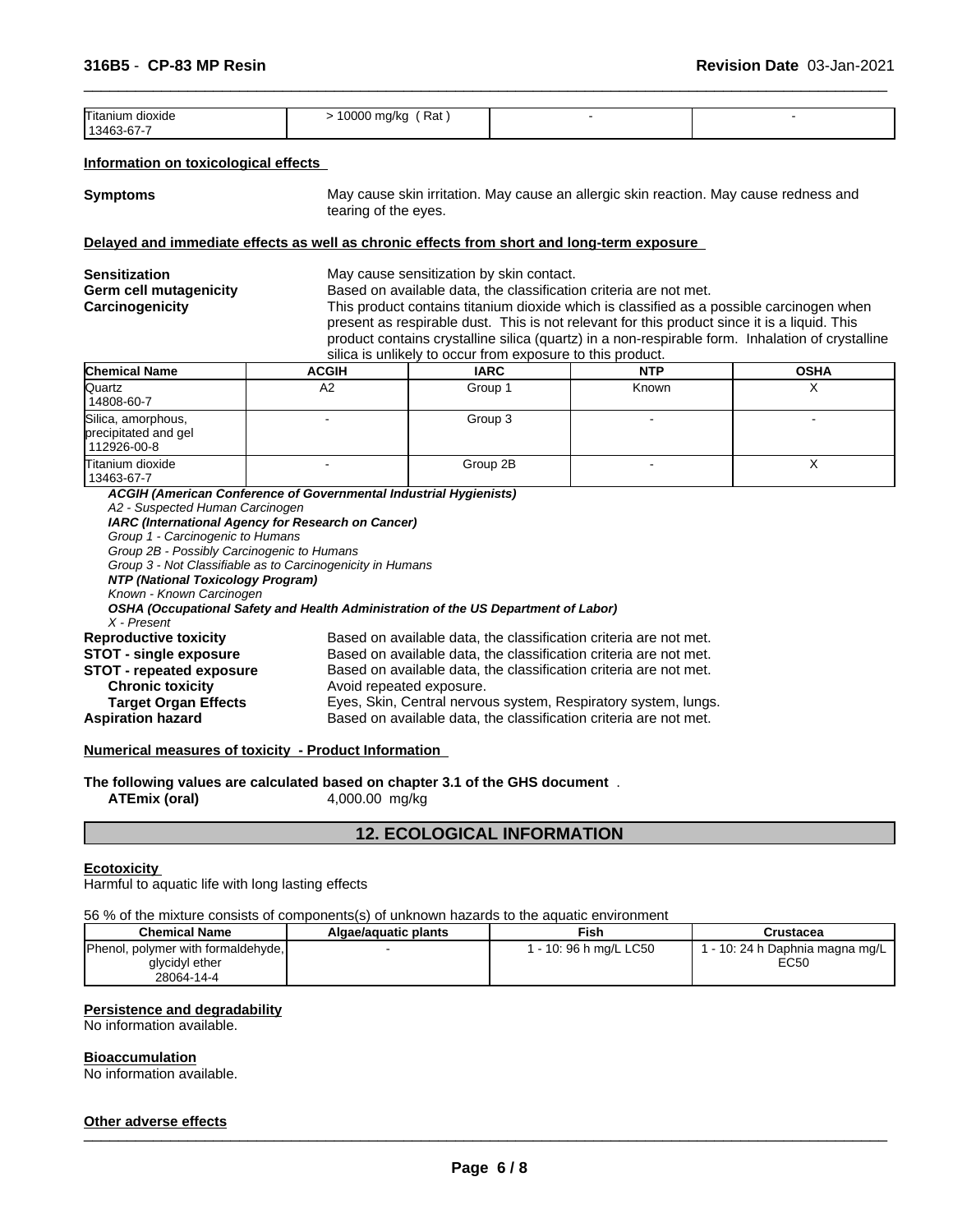#### No information available

## **13. DISPOSAL CONSIDERATIONS**

 $\overline{\phantom{a}}$  ,  $\overline{\phantom{a}}$  ,  $\overline{\phantom{a}}$  ,  $\overline{\phantom{a}}$  ,  $\overline{\phantom{a}}$  ,  $\overline{\phantom{a}}$  ,  $\overline{\phantom{a}}$  ,  $\overline{\phantom{a}}$  ,  $\overline{\phantom{a}}$  ,  $\overline{\phantom{a}}$  ,  $\overline{\phantom{a}}$  ,  $\overline{\phantom{a}}$  ,  $\overline{\phantom{a}}$  ,  $\overline{\phantom{a}}$  ,  $\overline{\phantom{a}}$  ,  $\overline{\phantom{a}}$ 

| Waste treatment methods | Disposal should be in accordance with applicable regional, national and local laws and |
|-------------------------|----------------------------------------------------------------------------------------|
| Disposal of wastes      | regulations.                                                                           |
| Contaminated packaging  | Do not reuse container.                                                                |

## **14. TRANSPORT INFORMATION**

| <b>DOT</b>  | Not regulated |
|-------------|---------------|
| <u>TDG</u>  | Not regulated |
| <b>IATA</b> | Not regulated |
| <b>IMDG</b> | Not regulated |

## **15. REGULATORY INFORMATION**

| International Inventories |          |  |
|---------------------------|----------|--|
| TSCA                      | Complies |  |
| <b>DSL/NDSL</b>           | Complies |  |
| <b>EINECS/ELINCS</b>      | Complies |  |
| IECSC                     | Complies |  |
| KECL                      | Complies |  |
| PICCS                     | Complies |  |
| AICS                      | Complies |  |

## **Legend:**

**TSCA** - United States Toxic Substances Control Act Section 8(b) Inventory **DSL/NDSL** - Canadian Domestic Substances List/Non-Domestic Substances List **EINECS/ELINCS** - European Inventory of Existing Chemical Substances/European List of Notified Chemical Substances **ENCS** - Japan Existing and New Chemical Substances **IECSC** - China Inventory of Existing Chemical Substances **KECL** - Korean Existing and Evaluated Chemical Substances **PICCS** - Philippines Inventory of Chemicals and Chemical Substances **AICS** - Australian Inventory of Chemical Substances

## **US Federal Regulations**

## **SARA 313**

Section 313 of Title III of the Superfund Amendments and Reauthorization Act of 1986 (SARA). This product does not contain any chemicals which are subject to the reporting requirements of the Act and Title 40 of the Code of Federal Regulations, Part 372

#### **SARA 311/312 Hazard Categories**

| Acute health hazard               | Yes |  |
|-----------------------------------|-----|--|
| <b>Chronic Health Hazard</b>      | N٥  |  |
| Fire hazard                       | N٥  |  |
| Sudden release of pressure hazard | N٥  |  |
| <b>Reactive Hazard</b>            | N٥  |  |

## **CWA (Clean Water Act)**

This product does not contain any substances regulated as pollutants pursuant to the Clean Water Act (40 CFR 122.21 and 40 CFR 122.42)

## **CERCLA**